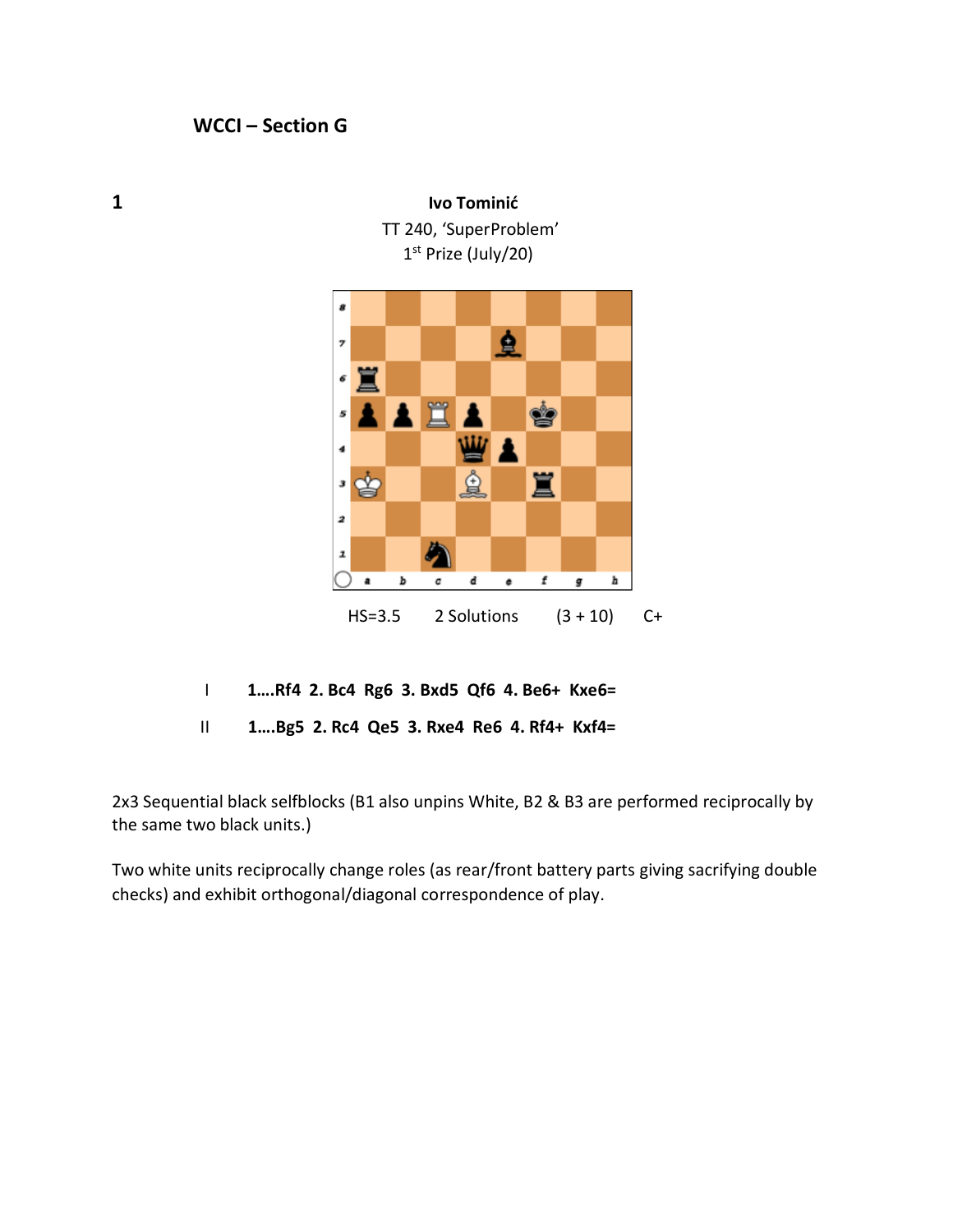



| 1. Kxh2=rR Bg4! 2. Bf3 Bh5 3. rRxh5=rB Kg5# |  |  |  |
|---------------------------------------------|--|--|--|
|                                             |  |  |  |

II **1. Kxf3=rB Rh4! 2. Bh2 Rh5 3. rBxh5=rR+ Kg4#**

Royal Rook and Royal Bishop appear reciprocally by W1 and W3.

Tempo (B1)

Anticipatory self-obstruction of a royal unit with Umnov (W2)

Direct mates by bK

(Bf6 prevents the arrival of rR to e5 in Sol. 2 and a dualistic branching, 2.rRh4! Bh3 3.rRh5+ Kg4#, in Sol. 1)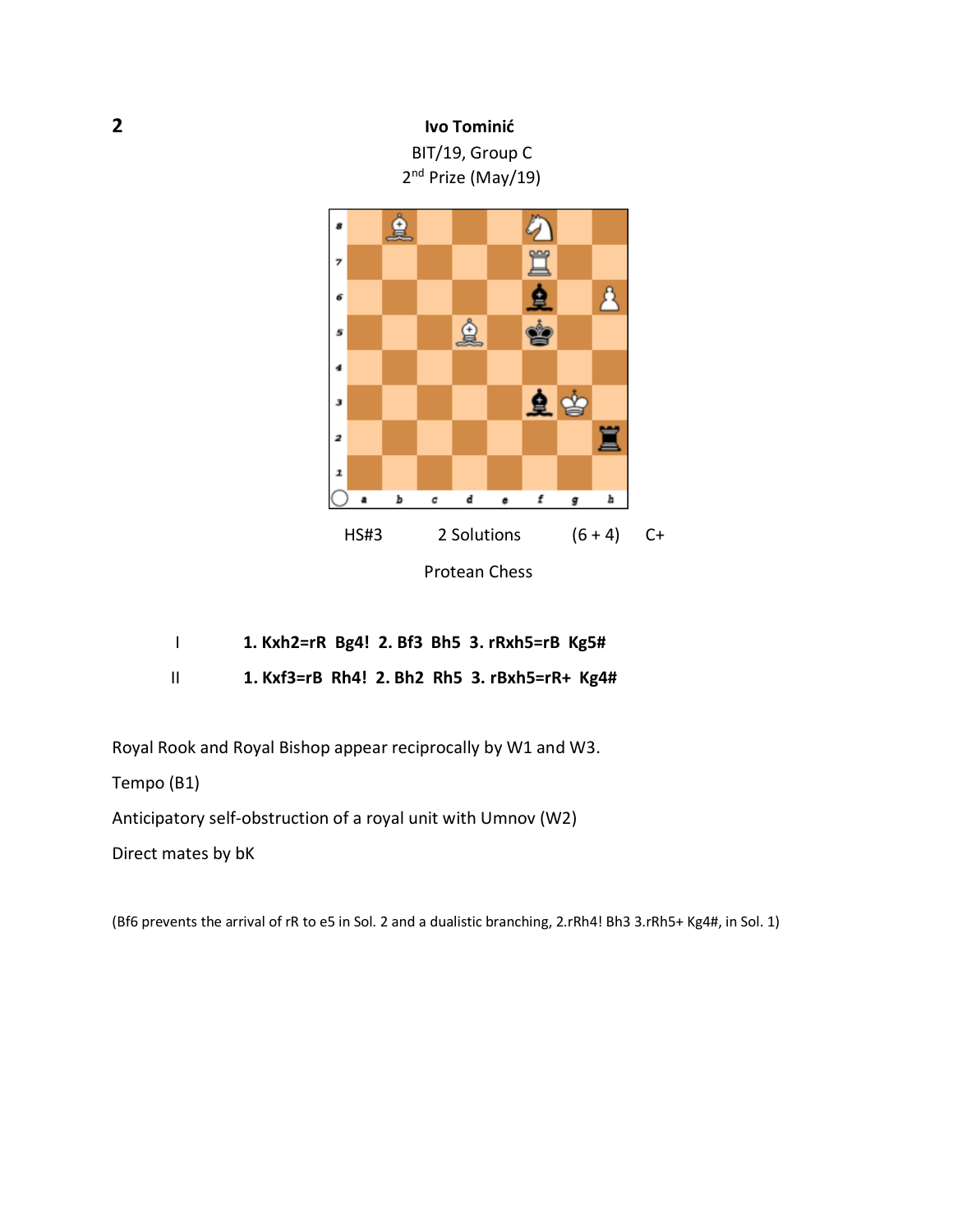**3 Ivo Tominić** 1545.1, 'Julia's Fairies' (October/20)



- I **1….B\*f3[+bPf7]***(A)* **2. B\*e6[+wPe2] Bc3***(B)* **3. B\*d7[+wPd2] Rg1***(C)***#**
- II **1….Bc3***(B)* **2. Q\*d5[+wPd2] Rg1***(C)* **3. Q\*g5[+wPg2] B\*f3[+bPf7]***(A)***#**
- III **1….Rg1***(C)* **2. B\*g5[+wPg2] B\*f3[+bPf7]***(A)* **3. B\*e7[+wPe2] Bc3***(B)***#**

Lines of 3 black units guarding first rank are disabled cyclically according to the pattern: withdrawal – rebirth 1 – rebirth 2.

Any intersection square of a black line with white one (g2, e2 & d2) can be hurdled by a pawn rebirth only after being crossed by a respective white unit – that is the basis for dual avoidance of both sides, Black in B2 (depending on W1) and White in W2 (anticipating B3).

Complete cycle of white moves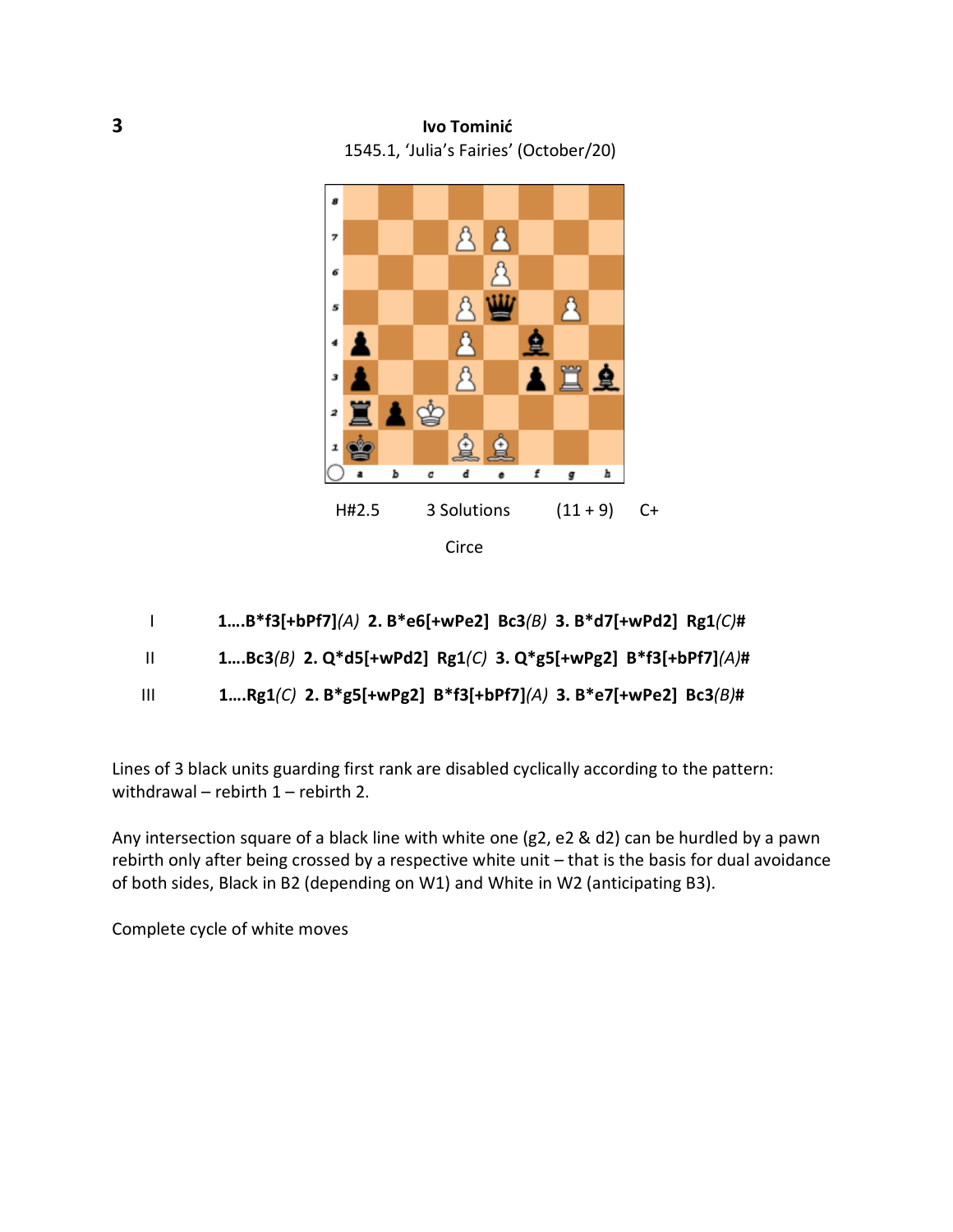

|                               | 1. Sb3 Kxb3 2. Rb4+ Kxb4 3. Qxb5+ Kxb5# |
|-------------------------------|-----------------------------------------|
| $\mathbf{H}$ and $\mathbf{H}$ | 1. Sd3 Kxd3 2. Rd4+ Kxd4 3. Qd5+ Kxd5#  |
| $\mathbf{H}$                  | 1. Sc3 Kxc3 2. Rc4+ Kxc4 3. Qc5+ Kxc5#  |

3x Sequence of 3 active white sacrifices of the common type:  $S \Rightarrow R \Rightarrow Q$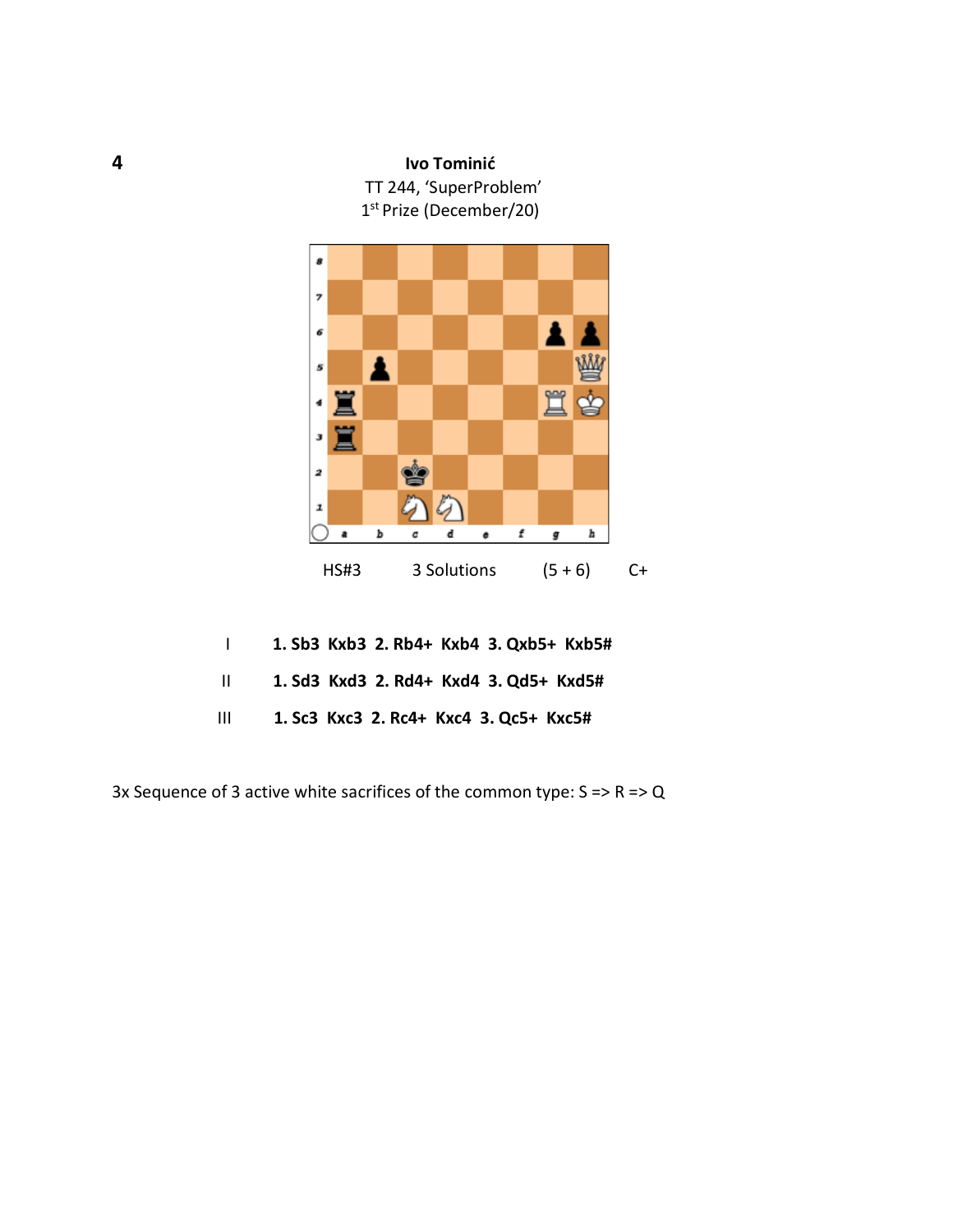## **5 Ivo Tominić** F3525, 'The Problemist' (July/19)



Set battery-mates E, F & G (phase 1) are changed by H, B & K, respectively, in phases 2 & 4.

Two defences at threat-square (a & c) are answered by 'Umnov-mates' at d3.

2x Reversal II (interchange of 1<sup>st</sup> move and threat): 1.A(2.B#), 1.B(2.A#); 1.C(2.D#), 1.D(2.C#)